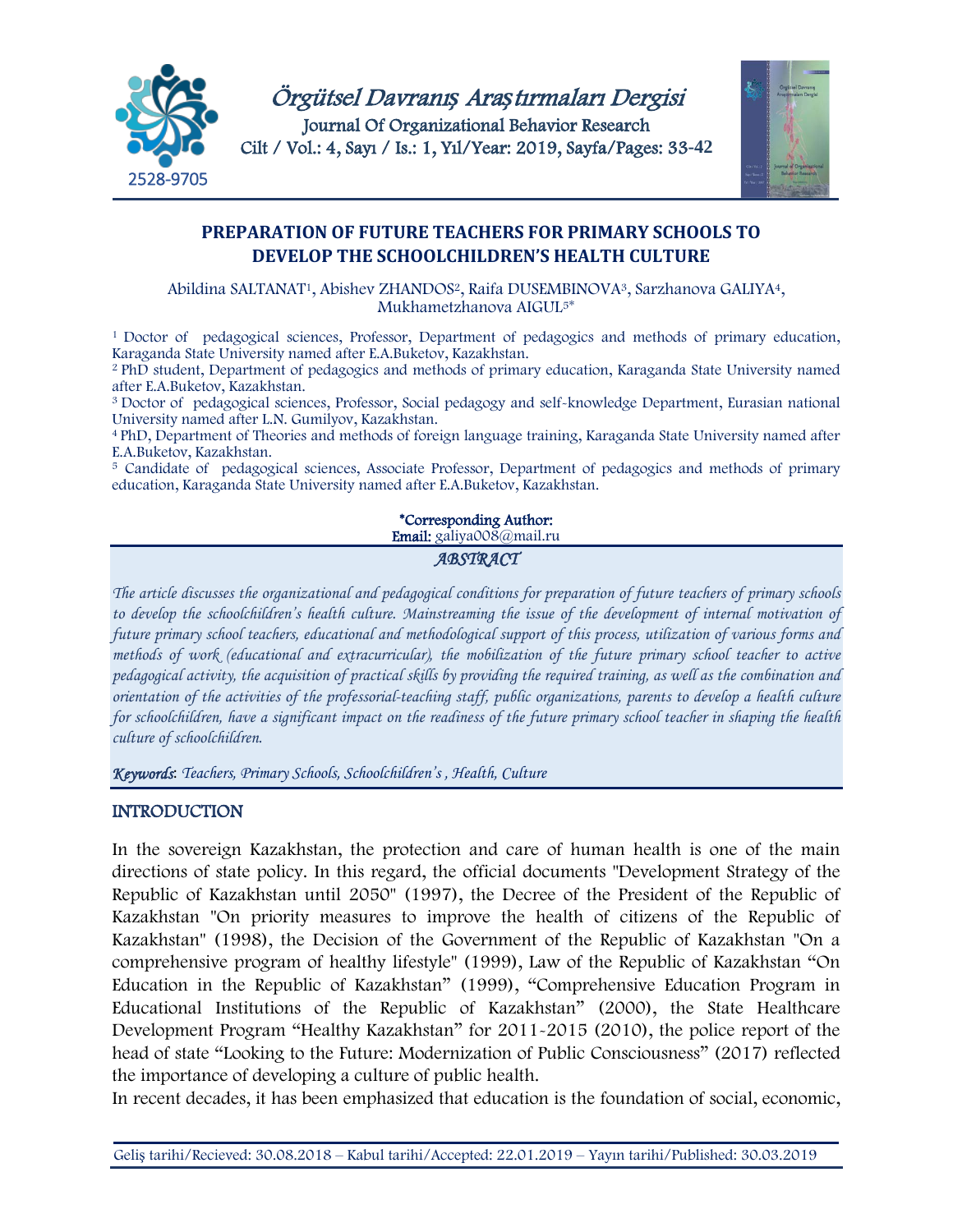#### Journal of Organizational Behavior Research Cilt / Vol.: 4, Sayı / Is.: <sup>1</sup>, Yıl / Year: 2019, Sayfa / Pages: 33–42

political and cultural development in every society (Alimohammadi, Sohrabi and Saberi, 2017). Additionally, the educational systems of all the countries in the world are in search of new models, approaches and concepts (usually in the culturological paradigm). The complexity of the constructive problems of the present determines the educational attitudes and priorities (Rakisheva et al., 2018). Nursultan Nazarbayev, President of the country, firstly noted "The ability to live rationally with an emphasis on achieving real goals, with an emphasis on education, a healthy lifestyle and professional success - this is pragmatism in behavior" (Nazarbayev, 2017).

According to the Ministry of Health of RK, 53.8% of Kazakhstan's schoolchildren had various health pathologies<sup>[1](#page-1-0)</sup>. The level of drug use among children and young people is growing progressively. The use of narcotic substances is noted in all age categories, even in the age group of 11-14 years. It should be noted that the growth of pathologies among schoolchildren is most characteristic of the last decade. Thus, the prevalence of functional disorders and chronic diseases of the cardiovascular system among high school students increased from 10.3 to 17.8%, the digestive system from 6.6 to 12.5%, and the spinal column from 4.3 to 15 , 7%, upper respiratory tract - from 6.7 to 10.5%, and endocrine-metabolic disorders - from 2.4 to 7.3%[2.](#page-1-1)

Primary school takes a big place in shaping the culture of children's health. In recent years, health-saving technologies and methods of sanitation have been introduced in schools, which many measures of valeological, hygienic training of children are being implemented. However, the necessary positive results achieved during everyday practice are unsatisfactory. Currently, the most urgent is the training of highly qualified teaching staff who are able to carry out sports-therapy work aimed at developing a health culture of schoolchildren.

However, as the experience of preparing future teachers in the specialty of "Pedagogy and Methods of Primary Education" shows, the issue of preparing primary school teachers for sanitary activities and developing a health culture of schoolchildren has not yet been resolved. Most future teachers do not pay attention to the meaning of such concepts as "health", "healthy lifestyle", "health culture". The results of the analysis of the content of curricula and work programs providing for the training of future primary school teachers in the specialty of "Pedagogy and Methods of Primary Education" show that preserving and strengthening the health of schoolchildren has not a priority in the learning process.

The implementation of the goals and objectives of preparing future primary school teachers to form a health culture for schoolchildren is possible only when preparing a certain pedagogical conditions.

## METHODOLOGY

By analyzing the problems of preparing future primary school teachers to form a health culture for schoolchildren, in particular, taking into account the official documents in the field of education, studying the current state, research work carried out on the basis of pedagogical experience, we identified the following pedagogical conditions for primary school teachers, providing for the formation of a health culture for schoolchildren.

 $\overline{\phantom{a}}$ 



<span id="page-1-0"></span><sup>1</sup> http://dsm.gov.kz/ru

<span id="page-1-1"></span><sup>2</sup> http://dsm.gov.kz/ru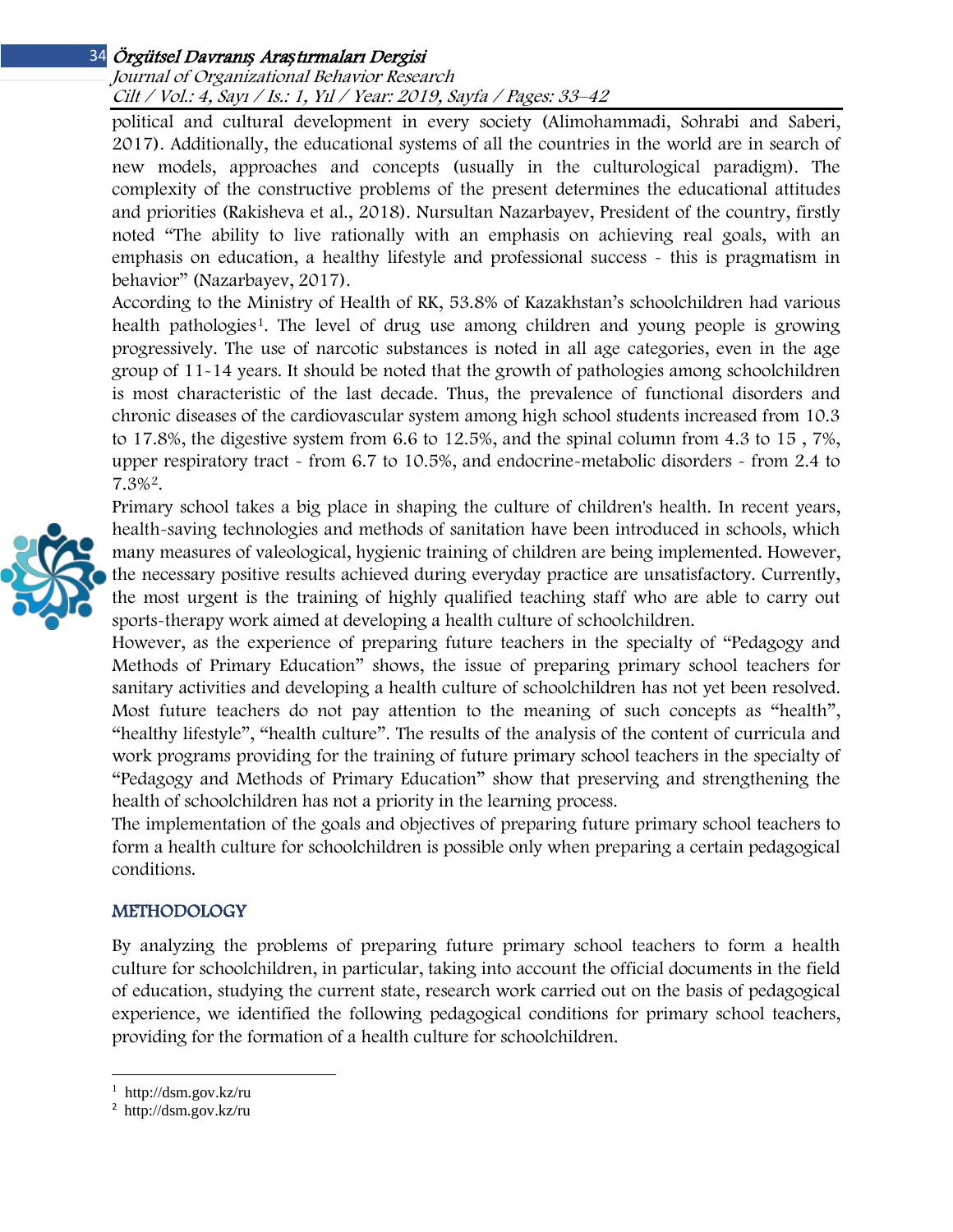The term "condition" is a philosophical category that expresses the relation of an object to the phenomena surrounding it, which without them it cannot exist. The subject itself appears as something conditioned, and the conditions as the diversity of the objective world in relation to the external of subject. In contrast to the reason that directly generates a particular phenomenon or process, the condition is the surroundings, the environment in which the latter arise, exist and develop. People, knowing the laws of nature, can create favorable and eliminate unfavorable conditions for their activities. By influencing on the phenomena and processes, the conditions themselves are influenced by them (Frolov, 2001).

Research scientists in the study of the problems of the pedagogical system widely use the concept of "condition". At the same time, the authors, by defining its various signs, divide them into different groups, for example, Yu. P. Babansky, depending on the sphere of influence, divides them into two groups: the internal conditions of functioning of the system (naturalgeographical, social, industrial, cultural, neighborhood, secondary) and external (educationalmaterial, scholastic hygienic, moral and psychological, aesthetic) (Babansky, 1988).

By definition of N.M.Borytko "a pedagogical condition is an external circumstance, a factor, that has a significant impact on the course of the pedagogical process, which to some extent consciously constructed by the teacher, intentionally suggesting, but not guaranteeing a certain result of the process (Borytko, 2001).

In the studies of V.I. Andreeva, A.Ya. Nayna, N.M. Yakovleva, N.V. Ippolitova, M.V. Zverevo, B.V. Kupriyanov, S.A. Dynina and others, the problem of pedagogical conditions is reflected in numerous interpretations and are considered from several positions.

For scientists, occupying the first position, pedagogical conditions are aggregation of any measures of pedagogical influence and possibilities of the material-spatial environment (Andreev, 2000; Nayn, 1995; Yakovleva, 1992):

- a set of measures, content, methods (techniques) and organizational forms of training and education (Andreyev, 2000);
- a set of objective possibilities of the content, forms, methods, means and materialspatial environment, aimed at solving assigned tasks (Nayn,1995);
- a set of measures (objective possibilities) of the pedagogical process (Yakovleva, 1992).

The second position is occupied by researchers who associate pedagogical conditions with the construction of a pedagogical system, in which they are one of the components (Ippolitova, 2000; Zvereva, 1987; Zhetpisbayeva et al., 2016; Toleubekova and Sarzhanova, 2018 etc.):

- a component of the pedagogical system, reflecting a set of internal (ensuring the development of the personal aspect of the subjects of the educational process) and external (contributing to the implementation of the procedural aspect of the system) elements that ensure its effective functioning and further development (Ippolitova, 2000);
- substantial characteristic of one of the components of the pedagogical system, which constituted by the content, organizational forms, teaching aids and the nature of the relationship between teacher and students (Zvereva, 1987; Zhetpisbayeva, Shelestova and Abildina, 2016; Toleubekova and Sarzhanova, 2018).

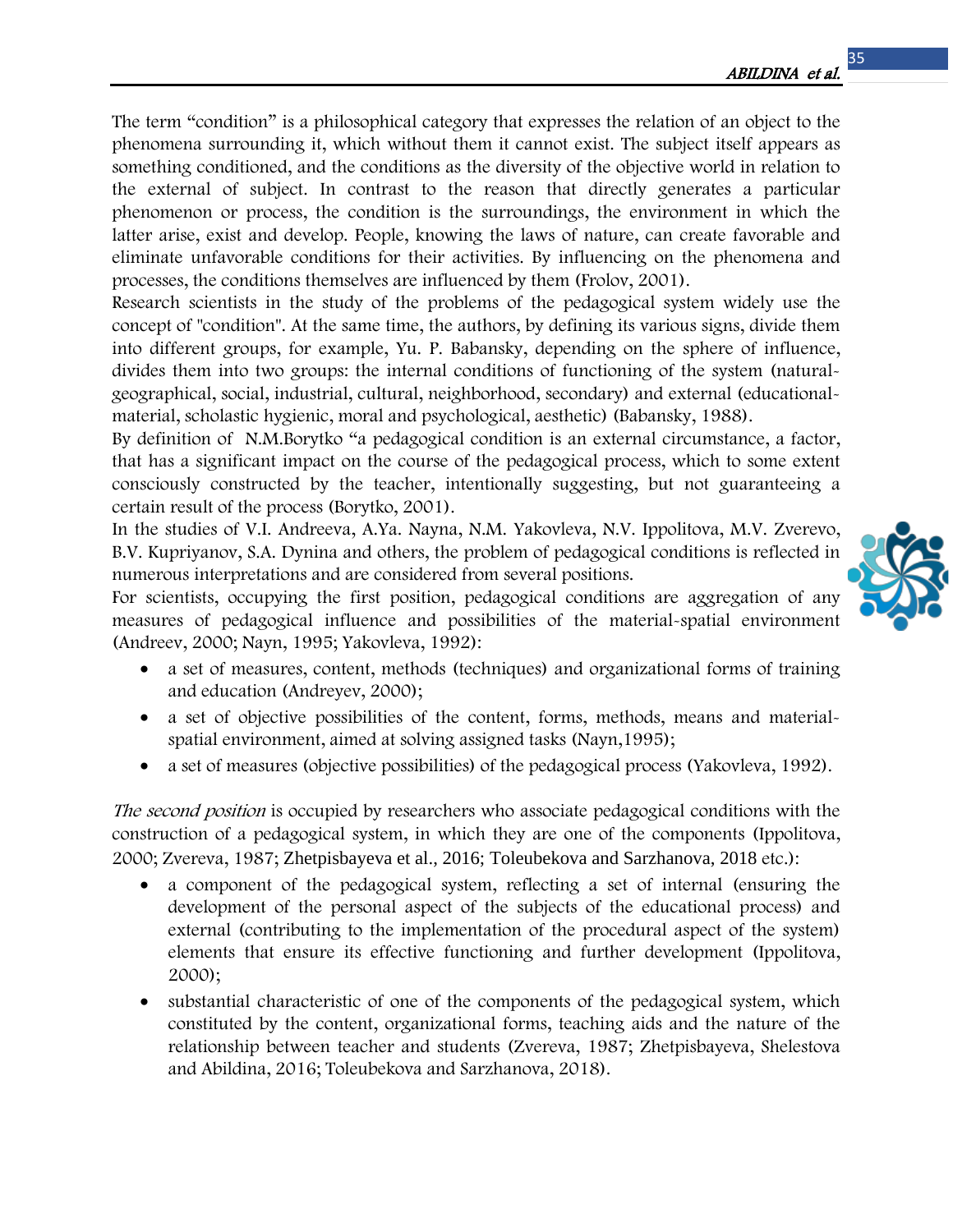Journal of Organizational Behavior Research Cilt / Vol.: 4, Sayı / Is.: <sup>1</sup>, Yıl / Year: 2019, Sayfa / Pages: 33–42

The third position is held by scientists, for whom the pedagogical conditions are systematic work to clarify the laws as stable links of the educational process, providing the possibility of verifiability of the results of scientific and pedagogical research (Kupriyanov, 2001). In so doing, the scientists of this group point out the necessity of the pedagogical conditions, tested in the framework of the hypothesis of one study (Kupriyanov, 2001).

Based on the analysis of the positions of various researchers regarding the definition of the concept of "pedagogical conditions", we have distinguished a number of provisions that directly reveal the essence of this term:

- 1) conditions are an important component of the whole pedagogical system (holistic pedagogical process);
- 2) pedagogical conditions are considered as a set of educational and material-spatial environment opportunities that influence positively or negatively on its functioning;
- 3) the structure of the pedagogical conditions includes internal (ensuring the impact on the development of the personal sphere of subjects of the educational process) and external (contributing to the formation of the procedural component of the system) elements;
- 4) the development and efficiency of the functioning of the pedagogical system is ensured through the implementation of properly selected pedagogical conditions.



Based on the analysis, it can be stated that the pedagogical conditions reflecting a set of possibilities of educational and material-spatial environment, are one of the components of the pedagogical system, affecting the personal and procedural aspects of this system and ensuring its effective functioning and development.

# Main part

In our study under organizational and pedagogical conditions, we understand that effective organizational and pedagogical conditions are a set of measures in the learning process, which ensure that future primary school teachers are prepared to develop a health culture of schoolchildren (Figure-1).

Thus, the availability of pedagogical conditions is explained by the diversity of goals and objectives of a specific study and the peculiarities of theoretical and methodological approaches in the field of social variability to specialists.

The implementation of the *first organizational and pedagogical condition* actualizes the issue of the development of internal motivation of future primary school teachers on the formation of a health culture of schoolchildren. The development of inner motivation of future primary school teachers to form a culture of schoolchildren health implies its positive attitude to preserving and strengthening the health of schoolchildren, predominance of motives and aspirations for self-realization and professional orientation, the ability to use all their professional potential to develop a health culture of schoolchildren.

The second organizational and pedagogical condition - educational and methodological provision of the process of preparing future primary school teachers to form a culture of schoolchildren's health and focus on the content of this long, systematic process that requires constant work to improve and self-knowledge improvement, development of abilities and skills, characterized by the increasing complexity of disciplines, studied by the curriculum, by step.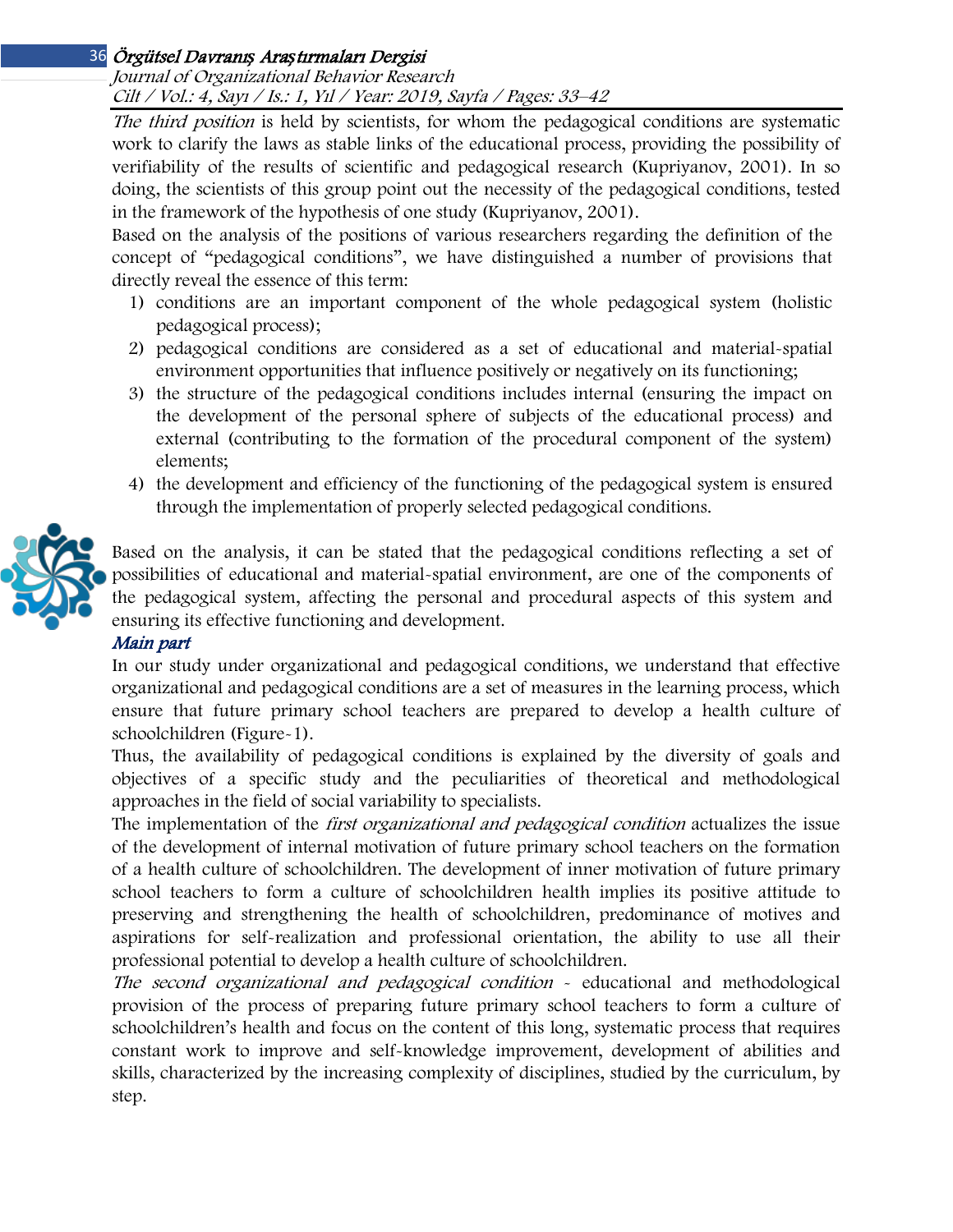The results of the study and analysis of psychological and pedagogical literature cause to believe that the provision of educational and instructional materials of the process of preparing the future primary school teacher for the formation of a health culture for schoolchildren is a substantive aspect that includes a set of basic textbooks, educational and instructional handbooks, methodical recommendations, material and technical resources. This organizational and pedagogical condition is characterized by the mastery of complex knowledge and skills of students, mastering the methodology of organizing the formation of a schoolchildren health culture and the orientation of future primary school teachers on the content of the curriculum of the preparation process for shaping the health culture of schoolchildren, gradually complicated content of the disciplines of the curriculum.

In order to determine the content of the training of future primary school teachers to the formation of a health culture of schoolchildren, model curricula, taking place in educational practice, were analyzed.

The results of the study of official documentation showed that the possibilities for developing specific aspects of shaping a health culture of future elementary classes under the form of compulsory components, a core component and additional forms of education included in the cycle of basic disciplines, identified in the model curriculum.

The development of inner motivation of future primary school teachers to form a culture of schoolchildren health implies its positive attitude to preserving and strengthening the health of schoolchildren, predominance of motives and aspirations for self-realization and professional orientation, the ability to use all their professional potential to develop a health culture of schoolchildren.

Educational and methodological provision of the process of preparing future primary school teachers to form a culture of schoolchildren's health and focus on the content of this long, systematic process



The use of various forms and methods of work (educational and extracurricular) on the preparation of future primary school teachers for the formation of a health culture of schoolchildren

Mobilization of the future primary school teacher to energetic pedagogical activity, the acquisition of practical skills providing preparation for the creation of a school health culture

The combination and orientation of the activities of the professorial-teaching staff, public organizations, and parents on the preparation of the future primary school teacher in order of formation of a health culture of schoolchildren

Figure 1: Organizational and pedagogical conditions for the preparation of primary school teachers for the development of a school health culture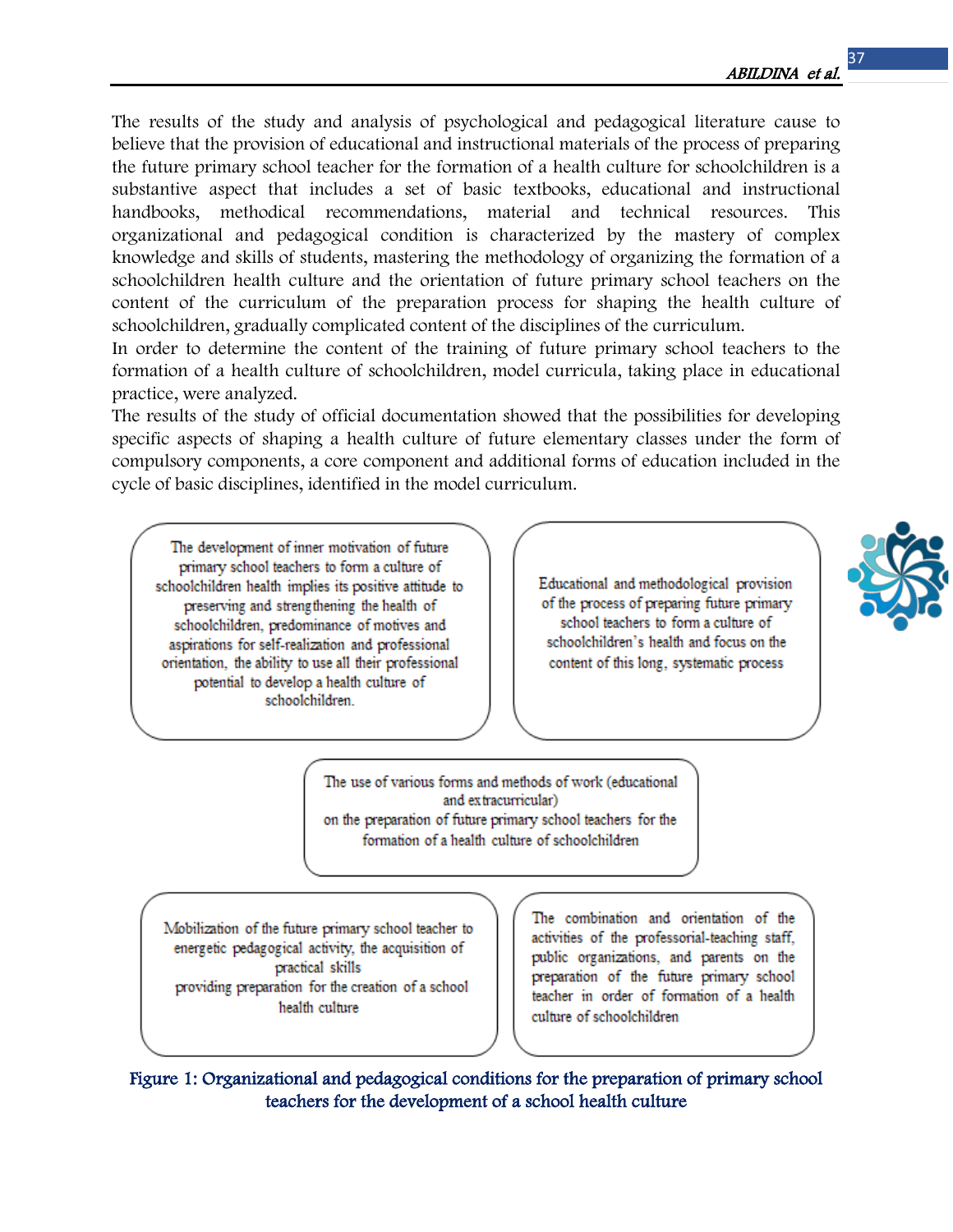#### Journal of Organizational Behavior Research Cilt / Vol.: 4, Sayı / Is.: <sup>1</sup>, Yıl / Year: 2019, Sayfa / Pages: 33–42

Model curricula, textbooks, teaching aids, as well as curricula for the specialty 5B010200- "Pedagogy and methods of primary education" in the 2nd educational year at the election component of the specialty (" Methods of scientific and educational research ", "Training and education of first-graders", "The technique of impressive reading in elementary school", "Methods of work of the classroom teacher", "Methods of reading and writing"); on the 3rd year in the cycle of the main disciplines ("Methods of teaching the Kazakh language in primary school", "Methods of teaching mathematics"); in the component for the choice of specialty ("Methods of teaching fine arts in elementary school", "Methods of physical education in primary school", "Methods of teaching world knowledge in primary school", "Features of training and education of pupils in primary classes"). Analyzing the content of the disciplines planned for the 4th educational year at the election component of the specialty ("Innovative technology of organizing the educational process of the school", "Pedagogical innovation", "Methods of teaching natural science in primary school"), we came to the conclusion that there is the possibility of introducing additional materials on the formation of a health culture of schoolchildren in the content of individual topics of these disciplines.

The third organizational and pedagogical condition is aimed at the use of various forms and methods of work (educational and extracurricular) regarding the preparation of the future primary school teacher to develop a health culture of schoolchildren.

As shown by the results of a theoretical analysis of the problem of preparing a future primary school teacher for the formation of a health culture of schoolchildren and analysis of the answers of teachers - practitioners of secondary schools who have experience in this directionit is noted that the basis of this training is the use of various forms and methods of work (educational and extracurricular).

However, even so far in the country's education system, insufficient attention is paid to this issue. Accordingly, we consider it necessary to intensify and improve the use of existing traditional and innovative forms and methods of work aimed at preparing the future primary school teacher to develop a health culture of schoolchildren.

Today, the introduction of a three-stage education and credit system in the educational sphere, the intervention not only of the state in the sphere of education, but also of society as a whole is the initial result of innovative reforms. To date, the training of a specialist who is competitive in the world, with high level of professional training, constantly improving his knowledge, creative, seeking, innovation-oriented, and able to conduct research work has risen to the heights of priorities.

Teachers face numerous problems and difficulties in their profession, which involve them in a process of thinking and exploration (Pejmankhah et al., 2018). In this regard, the future primary school teacher needs to develop approaches to the application of forms and methods of traditional and interactive work in the process of developing a health culture of schoolchildren.

The fourth organizational and pedagogical condition is the mobilization of the future primary school teacher to energetic pedagogical activity, acquiring of practical skills that provide preparation for the formation of a health culture for schoolchildren.

The implementation of this condition is based on the principles of the relationship of theory and practice. Since experience is the basis of knowledge, theoretical knowledge is necessary for the improvement of practical actions. The main feature of this condition is the vision of future

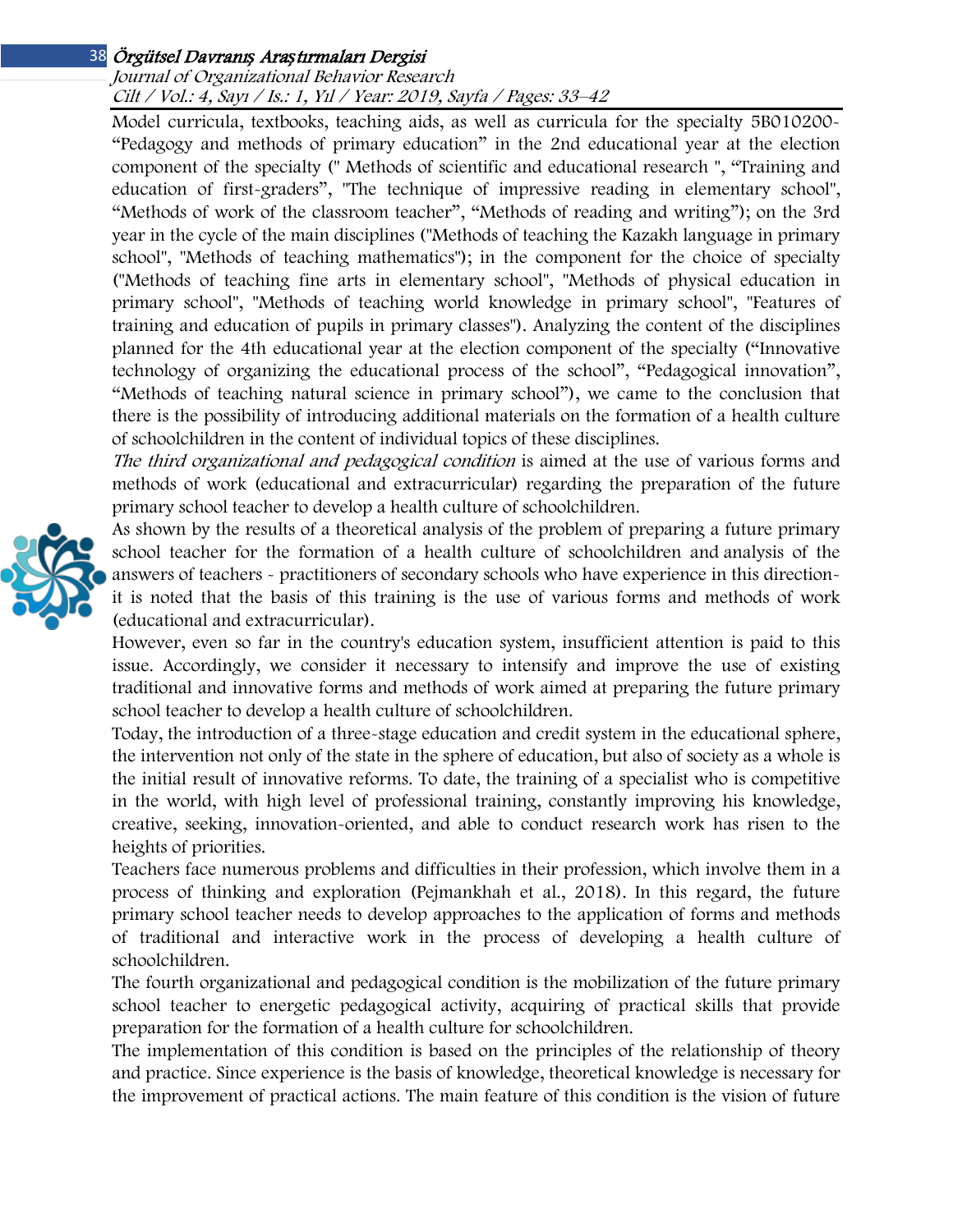primary school teachers, first of all, the essence and identity of the organizing of teaching and educational activities to build a health culture of schoolchildren, as well as the ability to put the acquired knowledge into practice.

As an important form of realization of the condition under consideration, the importance of practical tasks necessary for the formation of a health culture of students and teaching practice should be noted.

During the study, not limited to the orientation of the content of this preparation process, it is necessary to develop and implement special elective programs, which can assure the preparation of future primary school teachers, which is characterized by the educational and methodological provision of the preparatory process for the creation a health culture for schoolchildren.

As we noted above, one of the important forms of preparing future primary school teachers for the development of a health culture for schoolchildren is professional practice in accordance with national obligatory standard of education.

The fifth organizational and pedagogical condition is the combination and focus of the activities of the teaching staff, public organizations and parents on the preparation of the future primary school teacher for the formation of a health culture of schoolchildren.

For this purpose,organizing a parent meeting or an individual interview in order to identify the main aspects of students' life, i.e. family composition, psychological state, the child's attitude to school, health status, the presence of specific diseases and ways to prevent them, give information about physical activity, recommendations on the ways of purposeful acclimatization of the child.

Questioning with parents allows us to take into consideration a large number of factors considering the organizing of the formation of a health culture of schoolchildren before starting work with students. Thus, seeing the degree of development and sustainability of each student's attention and state of health, a primary school teacher has the ability to competently plan their activities in direct contact with students, and in more favorable communication with the student team. Such an approach will minimize the negative impact on the health of schoolchildren in the process of learning in school.

During the training of future primary school teachers on the development of a school health culture

Experimental work was carried out. In conducting experimental work, we relied on the theoretical model of prepare future primary school teachers to develop a culture of student health, developed by us, as well as on the standard curriculum for the specialty 5B010200 -Pedagogy and methodology of primary education<sup>[3](#page-6-0)</sup>.

In the experimental work, 16 students of control groups, 51 students of experimental groups (ET 1-17 students, ET 2-16 students, ET 3-18 students) took part, among the future primary school teachers studying at Karaganda State University. Buketov, Taraz University of Innovation and Humanities, Kazakh Women's National University. Experimental work consisted of three stages: ascertaining, shaping, controlling.

For example, we will present fragments from an ascertaining experiment, where the first

 $\overline{a}$ 



<span id="page-6-0"></span><sup>3</sup> Tipovoy uchebnyy plan spetsial'nosti 5V010200 – Pedagogika i metodika nachal'nogo obucheniya Srok obucheniya: 4 goda Akademicheskaya stepen': bakalavr obrazovaniya po spetsial'nosti «5V010200 – Pedagogika i metodika nachal'nogo obucheniya» http://kzbydocs.com/docs/263/index-90142-2.html.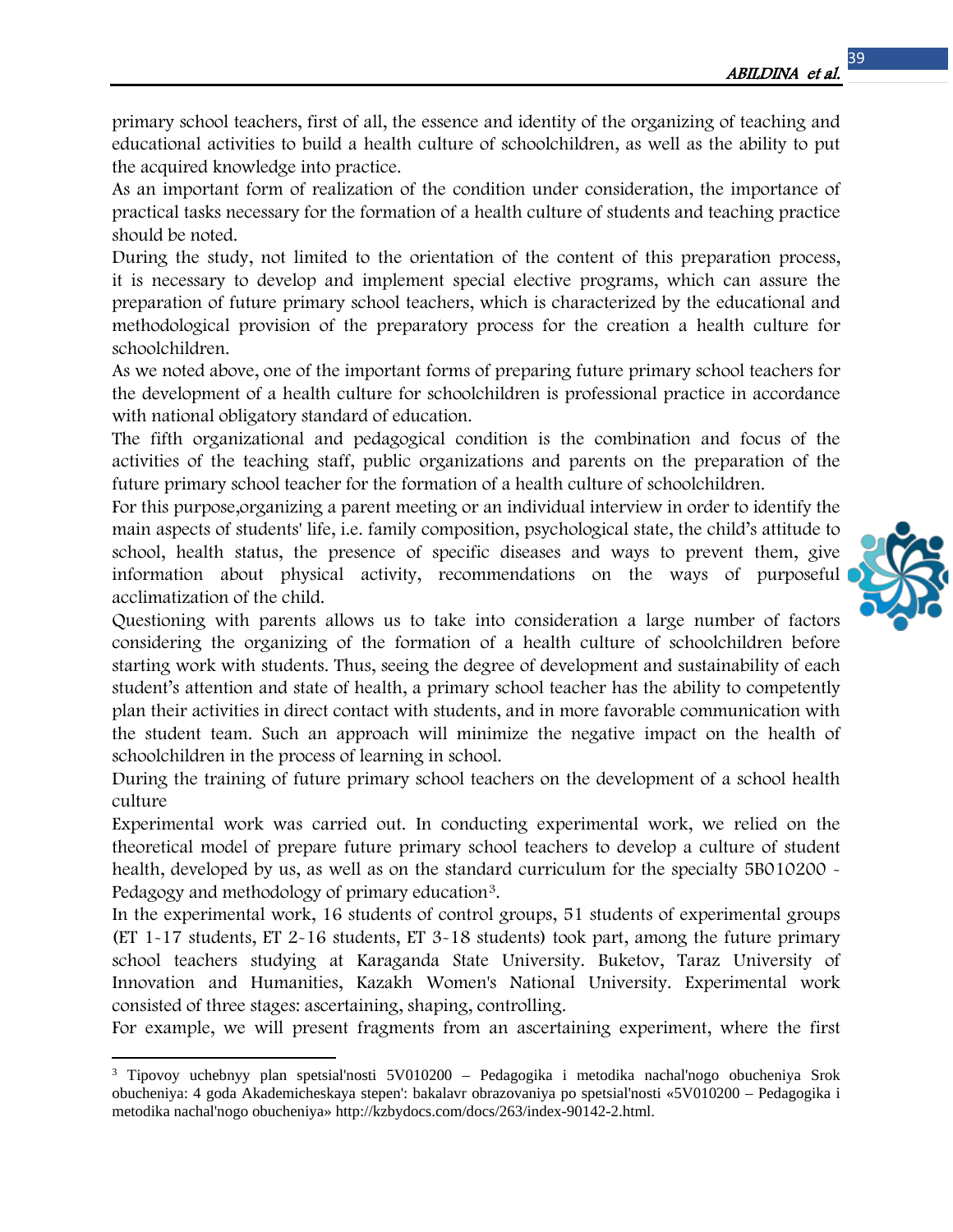## Journal of Organizational Behavior Research Cilt / Vol.: 4, Sayı / Is.: <sup>1</sup>, Yıl / Year: 2019, Sayfa / Pages: 33–42

group of diagnostic methods was aimed at studying the level of preparedness of future primary school teachers to form a health culture of schoolchildren, studying in the second year by the end of the 2017-2018 school year.

In order to identify the level of the worthy-motivational component of the future primary school teachers in forming the health culture of schoolchildren, an interview was organized.

This preparedness indicator was determined using the following research methods:

- conversations with future primary school teachers;
- conducting a survey of future primary school teachers on the issue of creation a school health culture;
- monitoring the activities of future primary school teachers, their considerations;
- analysis of works of future primary school teachers, essays and other products of educational activities.

To determine the initial level of education of the first indicator of the future primary school teachers, students in the second year, were asked to answer the survey questions.

- 1. What should a modern primary school teacher be in order to meet the demands of the time in creating a school health culture?
- 2. What are your views on the formation of the school health culture of schoolchildren and is it necessary to support this matter?
- 3. Do you consider it necessary to create a health culture for younger students?
- 4. Do you plan to use the methods of formation of the health culture of schoolchildren in future educational activities?
- 5. Do you associate your pedagogical activity with the formation of a health culture of schoolchildren?

In response to the question of the survey "What should a modern primary school teacher be in order to meet the demands of the time in shaping the school health culture of students?" We found out that 38% of respondents believe that they should be in constant creative search, 37%- they own new teaching methods, 25% - to improve themselves for the purposes of professional growth.

When answering the question "What is your attitude to the formation of a culture of schoolchildren's health and is it necessary to support this matter?", 48% of future primary school teachers expressed a neutral approach to the formation of a school health culture, 10% expressed support for this matter, 42% consider them unclaimed and ineffective work, and 35% consider the process of creation a school health culture a serious problem, but still, 23% of future primary school teachers consider it necessary, and 42% noted that the formation of a school health culture is the duty of physical education teachers only.

To the question "Do you plan to use the methods of shaping the health culture of schoolchildren in future educational activities?", there were answers that they plan, 49% of future primary school teachers recognized that knowledge, abilities and skills are insufficient for their implementation, and indicated the need for improvement.

93% of future primary school teachers answered negatively to the question "Do you associate your pedagogical activity with the formation of a school health culture?", and only 7% of future primary school teachers are ready to work on a school health culture.

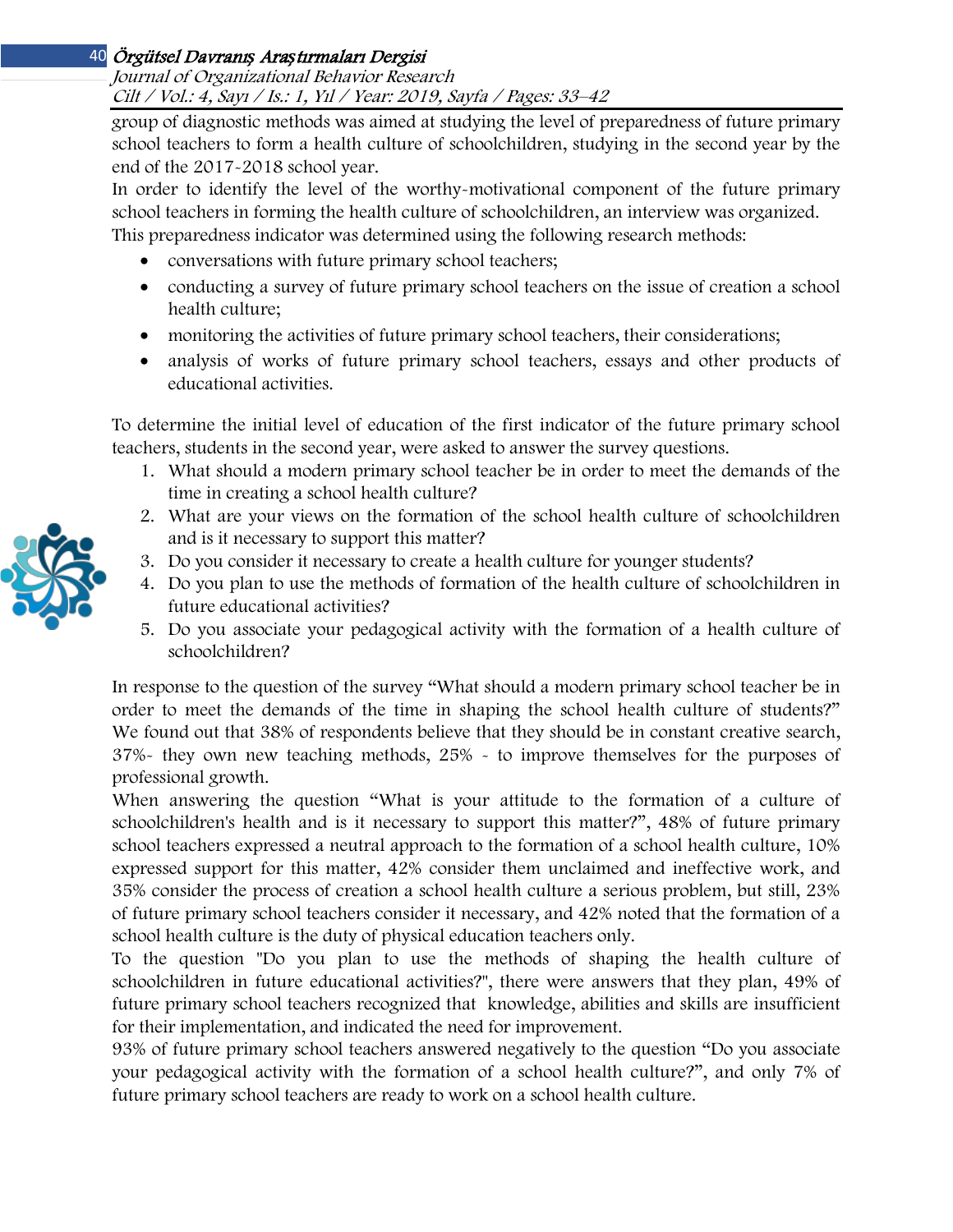Monitoring the participation of future primary school teachers in the discussion of issues, and the analysis of their opinions, led to this conclusion that the future primary school teachers are not so interested in the problems of formation a health culture. Since students' views on the formation of a health cultureare of a formal nature, this, unfortunately, does not allow future primary school teachers to be authentic in their thoughts. They were unable to correctly assess the state of formation of the health culture of schoolchildren in the education system, since their answers are not substantiating and predictable.

## **CONCLUSION**

To implement certain conditions that ensure the effective organization of the training of future primary school teachers for the formation of a health culture of schoolchildren, we offer the following recommendations:

- actualization of the problem of the promoting the internal motivation of primary school teachers for the formation of a health culture of schoolchildren;
- utilizing the opportunities in order to prepare future primary school teachers for the formation a health culture of schoolchildren by adding additional materials to the content of the disciplines of : "Pedagogy", "Theory and methods of work in elementary school", "Methods of teaching mathematics";
- improving the preparation of students for the formation of a culture of health by mastering additional materials presented to the disciplines "Methods of teaching world knowledge in elementary school", "Methods of physical education in elementary school" included in the working curriculum of the university, according to the plan of the modular educational program of the higher educational institution in accordance with the planned study schedule in the mandatory component established by the model curriculum of the specialty 5B010300-Pedagogy and methods of primary education;
- the inclusion of the elective course of "Pedagogical foundations of the formation of a health culture of younger schoolchildren" in the working curricula of the department "Pedagogy and methods of primary education" of the Kazakh Women's National University, Taraz Innovation and Humanitarian University, Karaganda State University of the name of Buketova;
- the use of various forms and methods of work (educational and extracurricular) in the direction of practical training of fourth-year students on the preparation of future primary school teachers for the formation a health culture of schoolchildren in the 8th semester;
- mobilization of future primary school teachers toward energetic pedagogical activity, which ensure the acquisition of practical skills in preparing students for the formation of a health culture;

coordination and orientation of the activities of the teaching staff, public organizations, societies , children's clinic, and parents in the preparation of future primary school teachers for the formation of a health culture of schoolchildren.